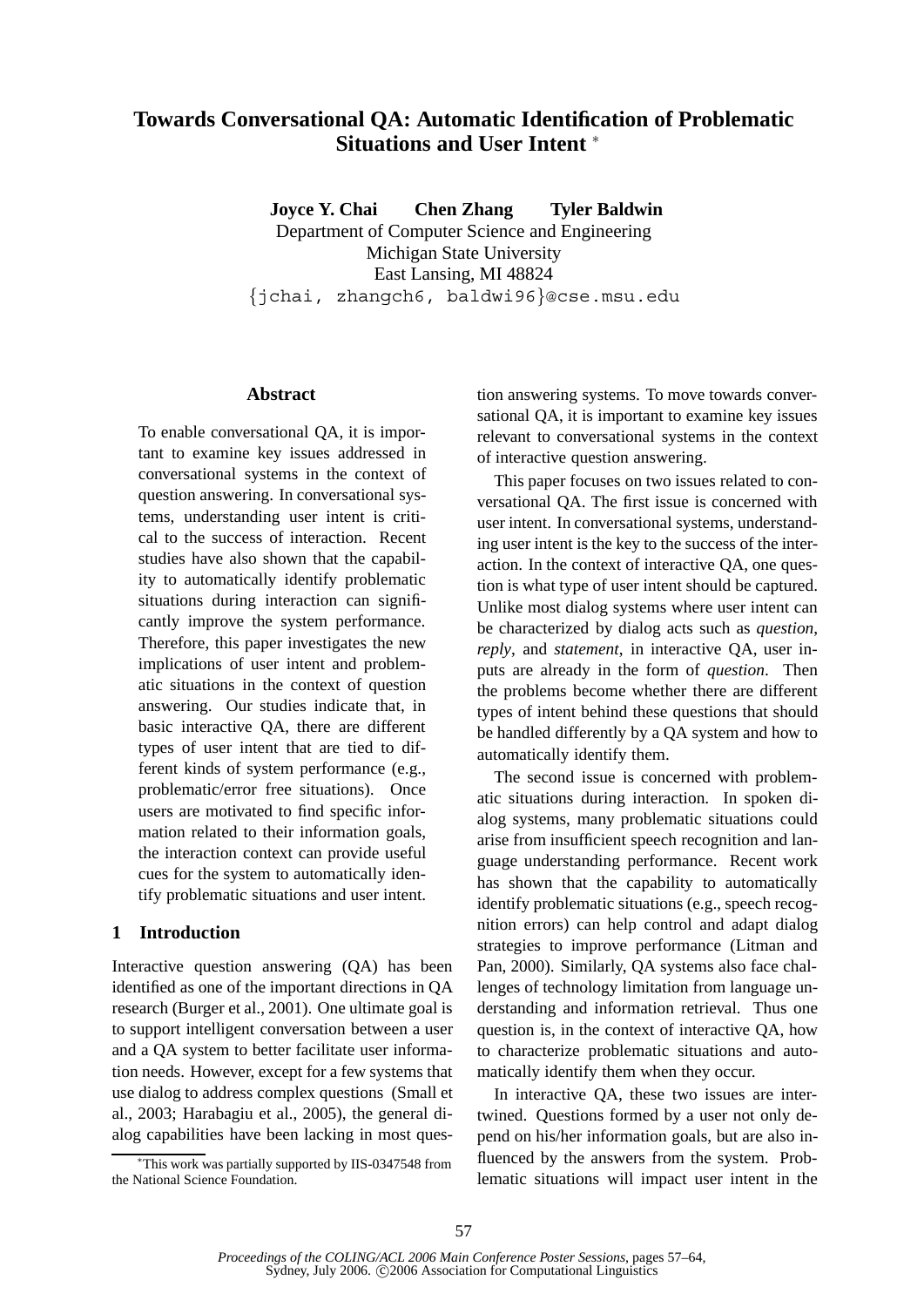follow-up questions, which will further influence system performance. Both the awareness of problematic situations and understanding of user intent will allow QA systems to adapt better strategies during interaction and move towards intelligent conversational QA.

To address these two questions, we conducted a user study where users interacted with a *controlled* QA system to find information of interest. These controlled studies allowed us to focus on the interaction aspect rather than information retrieval or answer extraction aspects. Our studies indicate that in *basic interactive QA* where users always ask questions and the system always provides some kind of answers, there are different types of user intent that are tied to different kinds of system performance (e.g., problematic/error free situations). Once users are motivated to find specific information related to their information goals, the interaction context can provide useful cues for the system to automatically identify problematic situations and user intent.

### **2 Related Work**

Open domain question answering (QA) systems are designed to automatically locate answers from large collections of documents to users' natural language questions. In the past few years, automated question answering techniques have advanced tremendously, partly motivated by a series of evaluations conducted at the Text Retrieval Conference (TREC) (Voorhees, 2001; Voorhees, 2004). To better facilitate user information needs, recent trends in QA research have shifted towards complex, context-based, and interactive question answering (Voorhees, 2001; Small et al., 2003; Harabagiu et al., 2005). For example, NIST initiated a special task on context question answering in TREC 10 (Voorhees, 2001), which later became a regular task in TREC 2004 (Voorhees, 2004) and 2005. The motivation is that users tend to ask a sequence of related questions rather than isolated single questions to satisfy their information needs. Therefore, the context QA task was designed to investigate the system capability to track context through a series of questions. Based on context QA, some work has been done to identify clarification relations between questions (Boni and Manandhar, 2003). However context QA is different from interactive QA in that context questions are specified ahead of time rather than incrementally

as in an interactive setting.

Interactive QA has been applied to process complex questions. For analytical and non-factual questions, it is hard to anticipate answers. Clarification dialogues can be applied to negotiate with users about the intent of their questions (Small et al., 2003). Recently, an architecture for interactive question answering has been proposed based on a notion of predictive questioning (Harabagiu et al., 2005). The idea is that, given a complex question, the system can automatically identify a set of potential follow-up questions from a large collection of question-answer pairs. The empirical results have shown the system with predictive questioning is more efficient and effective for users to accomplish information seeking tasks in a particular domain (Harabagiu et al., 2005).

The work reported in this paper addresses a different aspect of interactive question answering. Both issues raised earlier (Section 1) are inspired by earlier work on intelligent conversational systems. Automated identification of user intent has played an important role in conversational systems. Tremendous amounts of work has focused on this aspect (Stolcke et al., 2000). To improve dialog performance, much effort has also been put on techniques to automatically detect errors during interaction. It has shown that during human machine dialog, there are sufficient cues for machines to automatically identify error conditions (Levow, 1998; Litman et al., 1999; Hirschberg et al., 2001; Walker et al., 2002). The awareness of erroneous situations can help systems make intelligent decisions about how to best guide human partners through the conversation and accomplish the tasks. Motivated by these earlier studies, the goal of this paper is to investigate whether these two issues can be applied in question answering to facilitate intelligent conversational QA.

### **3 User Studies**

We conducted a user study to collect data concerning user behavior in a basic interactive QA setting. We are particularly interested in how users respond to different system performance and its implication in identifying problematic situations and user intent. As a starting point, we characterize system performance as either *problematic*, which indicates the answer has some problem, or *error-free*, which indicates the answer is correct. In this section, we first describe the methodology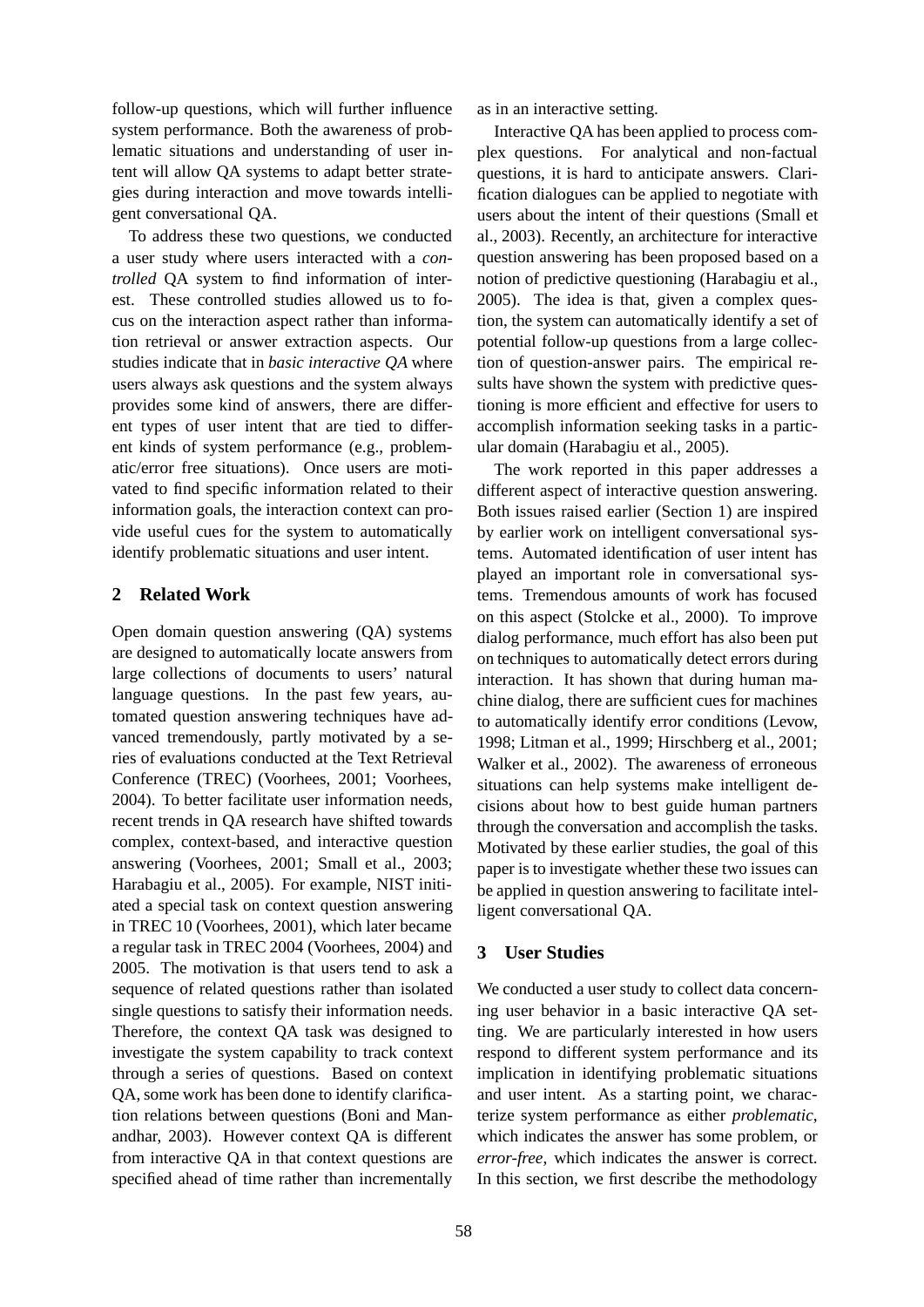and the system used in this effort and then discuss the observed user behavior and its relation to problematic situations and user intent.

### **3.1 Methodology and System**

The system used in our experiments has a user interface that takes a natural language question and presents an answer passage. Currently, our interface only presents to the user the top one retrieved result. This simplification on one hand helps us focus on the investigation of user responses to different system performances and on the other hand represents a possible situation where a list of potential answers may not be practical (e.g., through PDA or telephone line).

We implemented a Wizard-of-Oz (WOZ) mechanism in the interaction loop to control and simulate problematic situations. Users were not aware of the existence of this human wizard and were led to believe they were interacting with a real QA system. This *controlled* setting allowed us to focus on the interaction aspect rather than information retrieval or answer extraction aspect of question answering. More specifically, during interaction after each question was issued, a random number generator was used to decide if a problematic situation should be introduced. If the number indicated no, the wizard would retrieve a passage from a database with correct question/answer pairs. Note that in our experiments we used specific task scenarios (described later), so it was possible to anticipate user information needs and create this database. If the number indicated that a problematic situation should be introduced, then the Lemur retrieval engine  $<sup>1</sup>$  was</sup> used on the AQUAINT collection to retrieve the answer. Our assumption is that AQUAINT data are not likely to provide an exact answer given our specific scenarios, but they can provide a passage that is most related to the question. The use of the random number generator was to control the ratio between the occurrence of problematic situations and error-free situations. In our initial investigation, since we are interested in observing user behavior in problematic situations, we set the ratio as 50/50. In our future work, we will vary this ratio (e.g., 70/30) to reflect the performance of state-ofthe-art factoid QA and investigate the implication of this ratio in automated performance assessment.

#### **3.2 Experiments**

Eleven users participated in our study. Each user was asked to interact with our system to complete information seeking tasks related to four specific scenarios: *the 2004 presidential debates*, *Tom Cruise*, *Hawaii*, and *Pompeii*. The experimental scenarios were further divided into two types: structured and unstructured. In the structured task scenarios (for topics *Tom Cruise* and *Pompeii*), users had to fill in blanks on a diagram pertaining to the given topic. Using the diagram was to avoid the influence of these scenarios on the language formation of the relevant questions. Because users must find certain information, they were constrained in the range of questions in which they could ask, but not the way they ask those questions. The task was completed when all of the blanks on the diagram were filled. The structured scenarios were designed to mimic the real information seeking practice in which users have real motivation to find specific information related to their information goals. In the unstructured scenarios (for topics *the 2004 presidential debates* and *Hawaii*), users were given a general topic to investigate, but were not required to find specific information. This gave the user the ability to ask a much wider range of questions than the structured scenarios. Users were generally in an exploration mode when performing these unstructured tasks. They were not motivated to find specific information and were content with any information provided by the system. In our view, the unstructured scenarios are less representative of the true information seeking situations.

#### **3.3 Observations and Analysis**

From our studies, a total of 44 interaction sessions with 456 questions were collected. Figure 1 shows an example of a fragment of interaction related to *Tom Cruise*. In this example, both problematic situations applied to answers (e.g., *Problematic* and *Error-Free*) and user intent (described later) applied to questions are annotated.

There are several observations from this data. First, questions formed during interactive QA tend to be self-contained and free of definite noun phrases, pronouns, or ellipsis. Only one question in the entire data set has a pronoun (i.e., *What are the best movies with Tom Cruise in them?*). Even in this case, the pronoun *them* did not refer to any entities that occurred previously in the

<sup>1</sup> http://www-2.cs.cmu.edu/ lemur/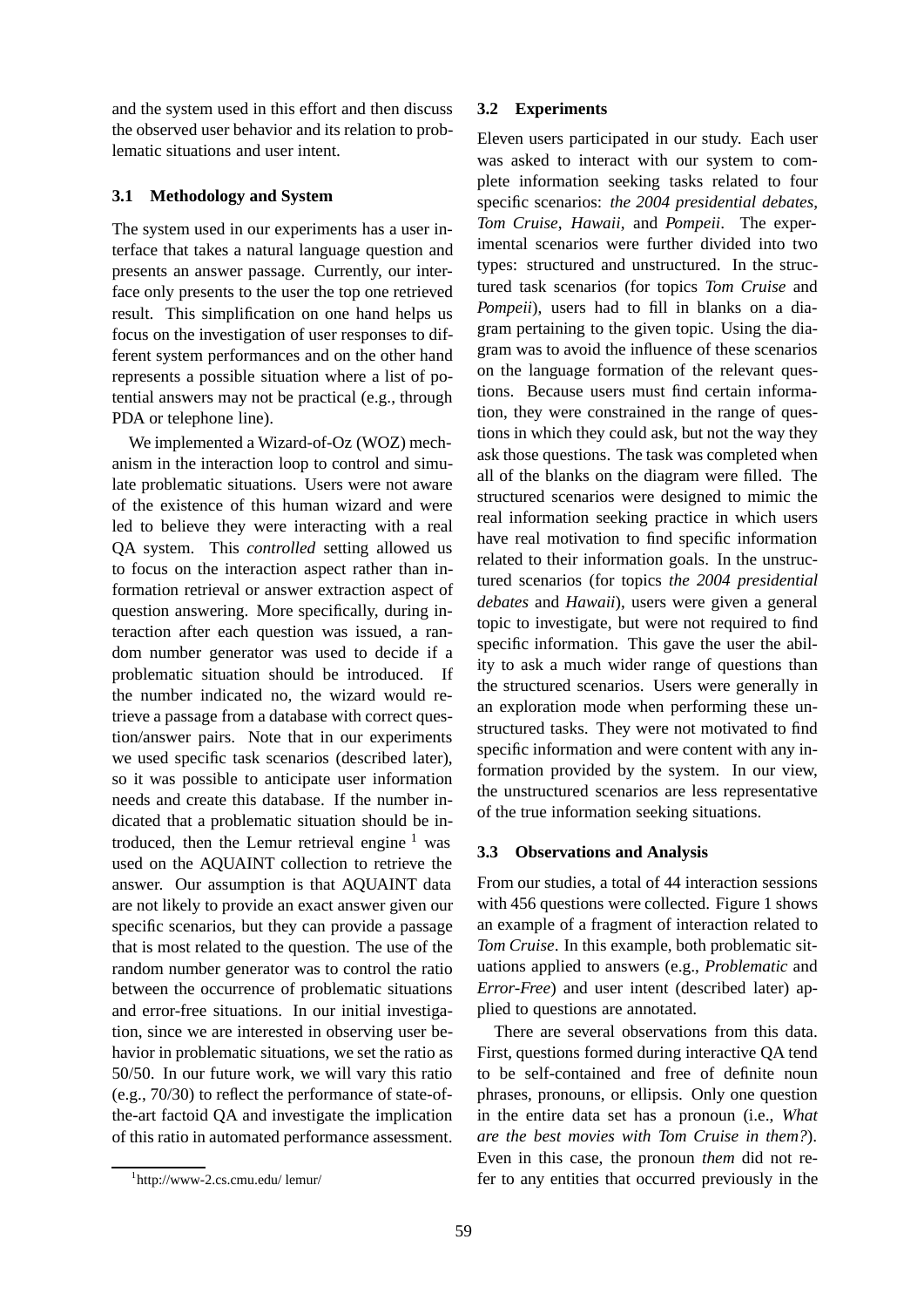| #              | Question/Answer                                                                                                                                                                                                                                                                                                                                            | Annotation        |  |  |
|----------------|------------------------------------------------------------------------------------------------------------------------------------------------------------------------------------------------------------------------------------------------------------------------------------------------------------------------------------------------------------|-------------------|--|--|
| Q1             | When was Tom Cruise born?                                                                                                                                                                                                                                                                                                                                  |                   |  |  |
| А1             | Based on the memoir of combat veteran<br>Ron Kovic, the film stars Tom Cruise as<br>Kovic, whose gunshot wound in Vietnam<br>left him paralyzed from the chest down.<br>a powerfully intimate portrait that<br>unfolds on an epic scale, Born on the<br>Fourth of July is arguably Stone's best film<br>(if you can forgive its often strident tone),<br>. | Proble-<br>matic  |  |  |
| Q <sub>2</sub> | What year was Tom Cruise born?                                                                                                                                                                                                                                                                                                                             | Re-try            |  |  |
| A2             | Thomas Cruise Mapother IV was born<br>on the 3rd of July, 1962 (eerily similar to<br>his film Born on the 4th of July), in<br>Syracuse, New York. He was the only boy<br>of four children                                                                                                                                                                  | <b>Error-Free</b> |  |  |
| Q <sub>3</sub> | What does Tom Cruise do for a living?                                                                                                                                                                                                                                                                                                                      | Continue          |  |  |
| A <sub>3</sub> | you get a very nice role that shows you<br>differently, not the heavy, and you're<br>working with a George Clooney or a Tom<br>Cruise or a Nicolas Cage or a Martin<br>Scorsese. I can live with that                                                                                                                                                      | Proble-<br>matic  |  |  |
| Q4             | What is Tom Cruise's profession?                                                                                                                                                                                                                                                                                                                           | Re-try            |  |  |
| Α4             | So we may agree that Cruise's<br>professional standing accounts for some<br>measure of his fame                                                                                                                                                                                                                                                            | Proble-<br>matic  |  |  |
| Q5             | What are the best movies with Tom Cruise<br>in them?                                                                                                                                                                                                                                                                                                       | Switch            |  |  |
| A5             | Cruise proved his dramatic talents in the<br>1988 drama Rain Man, where he co-<br>starred with Oscar-winner Dustin Hoffman.<br>Oliver Stone's Born on the Fourth of July<br>(1989) earned him a Best Actor Oscar<br>nomination for his hard-hitting portrayal of<br>anti-war activist Ron Kovic                                                            | <b>Error-Free</b> |  |  |

Figure 1: An example fragment of interaction

QA process. This phenomenon could be caused by how the answers are presented. Unlike specific answer entities, the answer passages provided by our system do not support the natural use of referring expressions in the follow-up questions. Another possible explanation could be that in an interactive environment, users seem to be more aware of the potential limitation of a computer system and thus tend to specify self-contained questions in a hope to reduce the system's inference load.

The second observation is about user behavior in response to different system performances (i.e., problematic or error-free situations). We were hoping to see different strategies users might apply to deal with the problematic situations. However, based on the data, we found that when a problem occurred, users either rephrased their questions (i.e., the same question expressed in a different way) or gave up the question and went on specifying a new question. (Here we use *Rephrase* and *New* to denote these two kinds of behaviors.) We have not observed any sub-dialogs initiated by

|                   | <b>Problematic</b> | <b>Error-free</b> | <b>Total</b> |
|-------------------|--------------------|-------------------|--------------|
| <b>New</b>        | Switch             | Continue          |              |
| unstruct.         | 29                 | 90                | 119          |
| struct.           | 29                 | 133               | 162          |
| entire            | 58                 | 223               | 281          |
| <b>Rephrase</b>   | Re-try             | Negotiate         |              |
| unstruct.         | 19                 |                   | 23           |
| struct.           | 102                | 6                 | 108          |
| entire            | 121                | 10                | 131          |
| <b>Total-unst</b> | 48                 | 94                | 142          |
| <b>Total-st</b>   | 131                | 139               | 270          |
| <b>Total-ent</b>  | 179                | 233               | 412          |

Table 1: Categorization of user intent with the corresponding number of occurrences from the unstructured scenarios, the structured scenarios, and the entire dataset.

the user to clarify a previous question or answer. One possible explanation is that the current investigation was conducted in a basic interactive mode where the system was only capable of providing some sort of answers. This may limit users' expectation in the kind of questions that can be handled by the system. Our assumption is that, once the QA system becomes more intelligent and able to carry on conversation, different types of questions (i.e., other than rephrase or new) will be observed. This hypothesis certainly needs to be validated in a conversational setting.

The third observation is that the rephrased questions seem to strongly correlate with problematic situations, although not always. New questions cannot distinguish a problematic situation from an error-free situation. Table 1 shows the statistics from our data about different combinations of new/rephrase questions and performance situations2. What is interesting is that these different combinations can reflect different types of user intent behind the questions. More specifically, given a question, four types of user intent can be captured with respect to the context (e.g., the previous question and answer)

- *Continue* indicates that the user is satisfied with the previous answer and now moves on to this new question.
- *Switch* indicates that the user has given up on the previous question and now moves on to this

<sup>&</sup>lt;sup>2</sup>The last question from each interaction session is not included in these statistics because there is no follow-up question after that.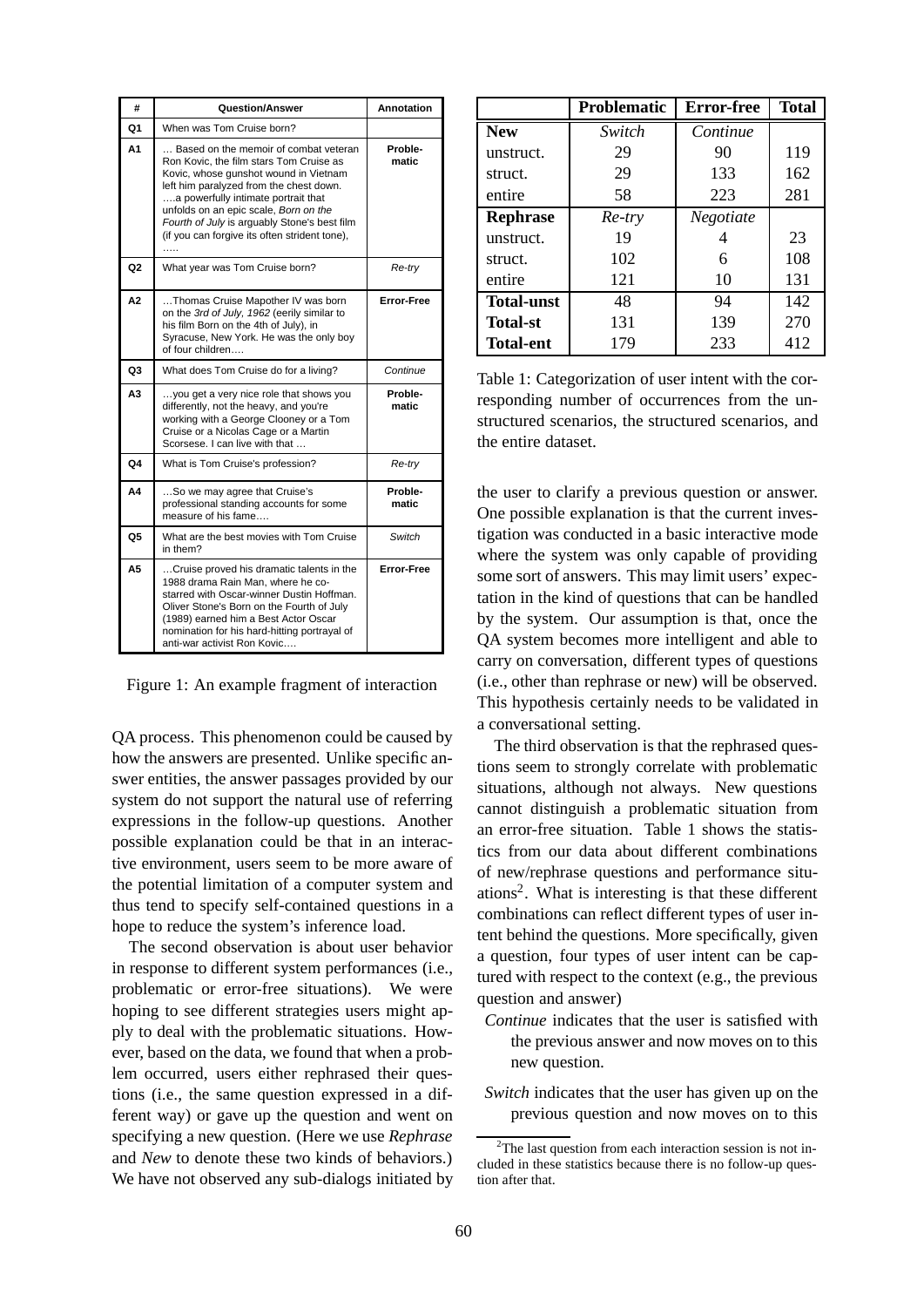new question.

- *Re-try* indicates that the user is not satisfied with the previous answer and now tries to get a better answer.
- *Negotiate* indicates that the user is not satisfied with the previous answer (although it appears to be correct from the system's point of view) and now tries to get a better answer for his/her own needs.

Table 1 summarizes these different types of intent together with the number of corresponding occurrences from both structured and unstructured scenarios. Since in the unstructured scenarios it was hard to anticipate user's questions and therefore take a correct action to respond to a problematic/error-free situation, the distribution of these two situations is much more skewed than the distribution for the structured scenarios. Also as mentioned earlier, in unstructured scenarios, users lacked the motivation to pursue specific information, so the ratio between *switch* and *re-try* is much larger than that observed in the structured scenarios. Nevertheless, we did observe different user behavior in response to different situations. As discussed later in Section 5, identifying these finegrained intents will allow QA systems to be more proactive in helping users find satisfying answers.

### **4 Automatic Identification of Problematic Situations and User Intent**

Given the discussion above, the next question is how to automatically identify problematic situations and user intent. We formulate this as a classification problem. Given a question Q*i*, its answer  $A_i$ , and the follow-up question  $Q_{i+1}$ :

(1) Automatic identification of problematic situations is to decide whether  $A_i$  is problematic (i.e., correct or incorrect) based on the follow-up question  $Q_{i+1}$  and the interaction context. This is a binary classification problem.

(2) Automatic identification of user intent is to identify the intent of  $Q_{i+1}$  given the interaction context. Because we only have very limited instances of *Negotiate* (see Table 1), we currently merge *Negotiate* with *Re-try* since both of them represent a situation where a better answer is requested. Thus, this problem becomes a trinary classification problem.

To build these classifiers, we identified a set of features, which are illustrated next.

### **4.1 Features**

Given a question  $Q_i$ , its answer  $A_i$ , and the followup question  $Q_{i+1}$ , the following set of features are used:

*Target matching(TM)*: a binary feature indicating whether the target type of  $Q_{i+1}$  is the same as the target type of Q*i*. Our data shows that the repetition of the target type may indicate a rephrase, which could signal a problematic situation has just happened.

*Named entity matching (NEM)*: a binary feature indicating whether all the named entities in  $Q_{i+1}$ also appear in  $Q_i$ . If no new named entity is introduced in  $Q_{i+1}$ , it is likely  $Q_{i+1}$  is a rephrase of Q*i*.

*Similarity between questions (SQ)*: a numeric feature measuring the similarity between  $Q_{i+1}$  and Q*i*. Our assumption is that the higher the similarity is, the more likely the current question is a rephrase to the previous one.

*Similarity between content words of questions (SQC)*: this feature is similar to the previous feature (i.e., SQ) except that the similarity measurement is based on the content words excluding named entities. This is to prevent the similarity measurement from being dominated by the named entities.

*Similarity between*  $Q_i$  *and*  $A_i$  *(SA)*: this feature measures how close the retrieved passage matches the question. Our assumption is that although a retrieved passage is the most relevant passage compared to others, it still may not contain the answer (e.g., when an answer does not even exist in the data collection).

*Similarity between* Q*<sup>i</sup> and* A*<sup>i</sup> based on the content words (SAC)*: this feature is essentially the same as the previous feature (SA) except that the similarity is calculated after named entities are removed from the questions and answers.

Note that since our data is currently collected from simulation studies, we do not have the confidence score from the retrieval engine associated with every answer. In practice, the confidence score can be used as an additional feature.

Since our focus is not on the similarity measurement but rather the use of the measurement in the classification models, our current similarity measurement is based on a simple approach that measures commonality and difference between two objects as proposed by Lin (1998). More specifically, the following equation is applied to measure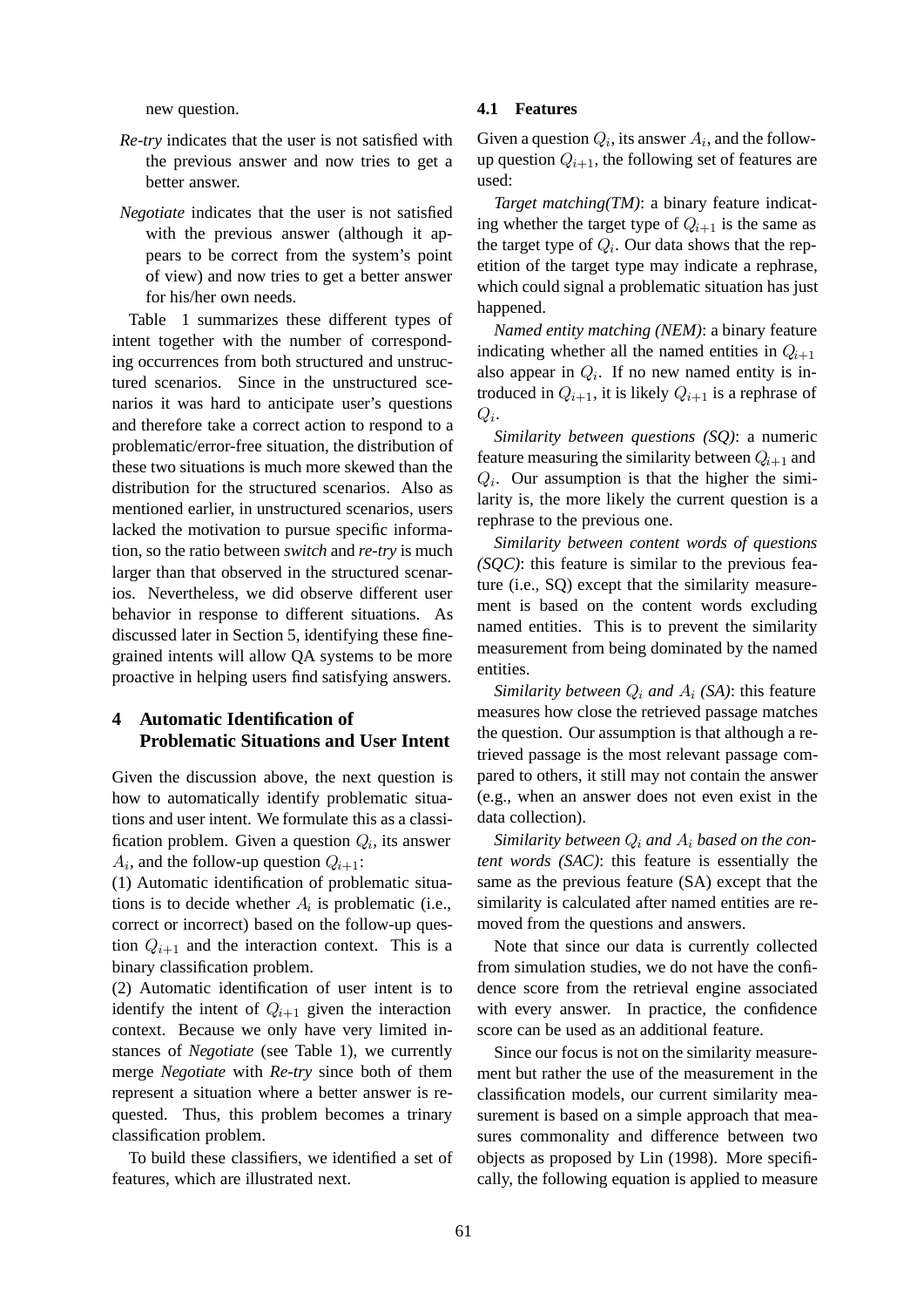the similarity between two chunks of text  $T_1$  and  $T_2$ :

$$
sim_1(T_1, T_2) = \frac{-\log P(T_1 \cap T_2)}{-\log P(T_1 \cup T_2)}
$$

Assume the occurrence of each word is independent, then:

$$
sim_1(T_1, T_2) = \frac{-\sum_{w \in T_1 \cap T_2} \log P(w)}{-\sum_{w \in T_1 \cup T_2} \log P(w)}
$$

where  $P(w)$  was calculated based on the data used in the previous TREC evaluations.

#### **4.2 Identification of Problematic Situations**

To identify problematic situations, we experimented with three different classifiers: Maximum Entropy Model (MEM) from MALLET<sup>3</sup>, SVM from SVM-Light<sup>4</sup>, and Decision Trees from  $WEXA<sup>5</sup>$ . A leave-one-out validation was applied where one interaction session was used for testing and the remaining interaction sessions were used for training.

Table 2 shows the performance of the three models based on different combinations of features in terms of classification accuracy. The baseline result is the performance achieved by simply assigning the most frequently occurred class. For the unstructured scenarios, the performance of the classifiers is rather poor, which indicates that it is quite difficult to make any generalization based on the current feature sets when users are less motivated in finding specific information. For the structured scenarios, the best performance for each model is highlighted in bold in Table 2. The Decision Tree model achieves the best performance of 77.8% in identifying problematic situations, which is more than 25% better than the baseline performance.

#### **4.3 Identification of User Intent**

To identify user intent, we formulate the problem as follows: given an observation feature vector **f** where each element of the vector corresponds to a feature described earlier, the goal is to identify an intent  $c^*$  from a set of intents  $I = \{Continue,$ *Switch, Re-try/Negotiate*} that satisfies the following equation:

 $c^* = \arg \max_{c \in I} P(c|\mathbf{f})$ 

Our assumption is that user intent for a question can be potentially influenced by the intent from a preceding question. For example, *Switch* is likely to follow *Re-try*. Therefore, we have implemented a Maximum Entropy Markov Model (MEMM) (McCallum et al., 2000) to take the sequence of interactions into account.

Given a sequence of questions  $Q_1$ ,  $Q_2$ , up to  $Q_t$ , there is an observation feature vector **f<sup>i</sup>** associated with each Q*i*. In MEMM, the prediction of user intent  $c_t$  for  $Q_t$  not only depends on the observation  $f_t$ , but also the intent  $c_{t-1}$  from the preceding question  $Q_{t-1}$ . In fact, this approach finds the best sequence of user intent  $C^*$  for  $Q_1$  up to  $Q_t$  based on a sequence of observations  $f_1, f_2, ..., f_t$  as follows:

$$
C^* = \arg \max_{C \in I^t} P(C|\mathbf{f}_1, \mathbf{f}_2, ..., \mathbf{f}_t)
$$

where C is a sequence of intent and  $I^t$  is the set of all possible sequences of intent with length  $t$ .

To find this sequence of intent  $C^*$ , MEMM keeps a variable  $\alpha_t(i)$  which is defined to be the maximum probability of seeing a particular sequence of intent ending at intent  $i$  ( $i \in I$ ) for question Q*t*, given the observation sequence for questions  $Q_1$  up to  $Q_t$ :

$$
\alpha_t(i) = \max_{c_1, ..., c_{t-1}} P(c_1, ..., c_{t-1}, c_t = i | \mathbf{f}_1, ..., \mathbf{f}_t)
$$

This variable can be calculated by a dynamic optimization procedure similar to the Viterbi algorithm in the Hidden Markov Model:

$$
\alpha_t(i) = \max_j \alpha_{t-1}(j) \times P(c_t = i | c_{t-1} = j, \mathbf{f}_t)
$$

where  $P(c_t = i|c_{t-1} = j, \mathbf{f}_t)$  is estimated by the Maximum Entropy Model.

Table 3 shows the best results of identifying user intent based on the Maximum Entropy Model and MEMM using the leave-one-out approach.

The results have shown that both models did not work for the data collected from unstructured scenarios (i.e., the baseline accuracy for intent identification is 63.4%). For structured scenarios, in terms of the overall accuracy, both models performed significantly better than the baseline (i.e., 49.3%). The MEMM worked only slightly better than the MEM. Given our limited data, it is not conclusive whether the transitions between questions will help identify user intent in a basic interactive mode. However, we expect to see more influence from the transitions in fully conversational QA.

<sup>3</sup> http://mallet.cs.umass.edu/index.php/

<sup>4</sup> http://svmlight.joachims.org/

<sup>5</sup> http://www.cs.waikato.ac.nz/ml/weka/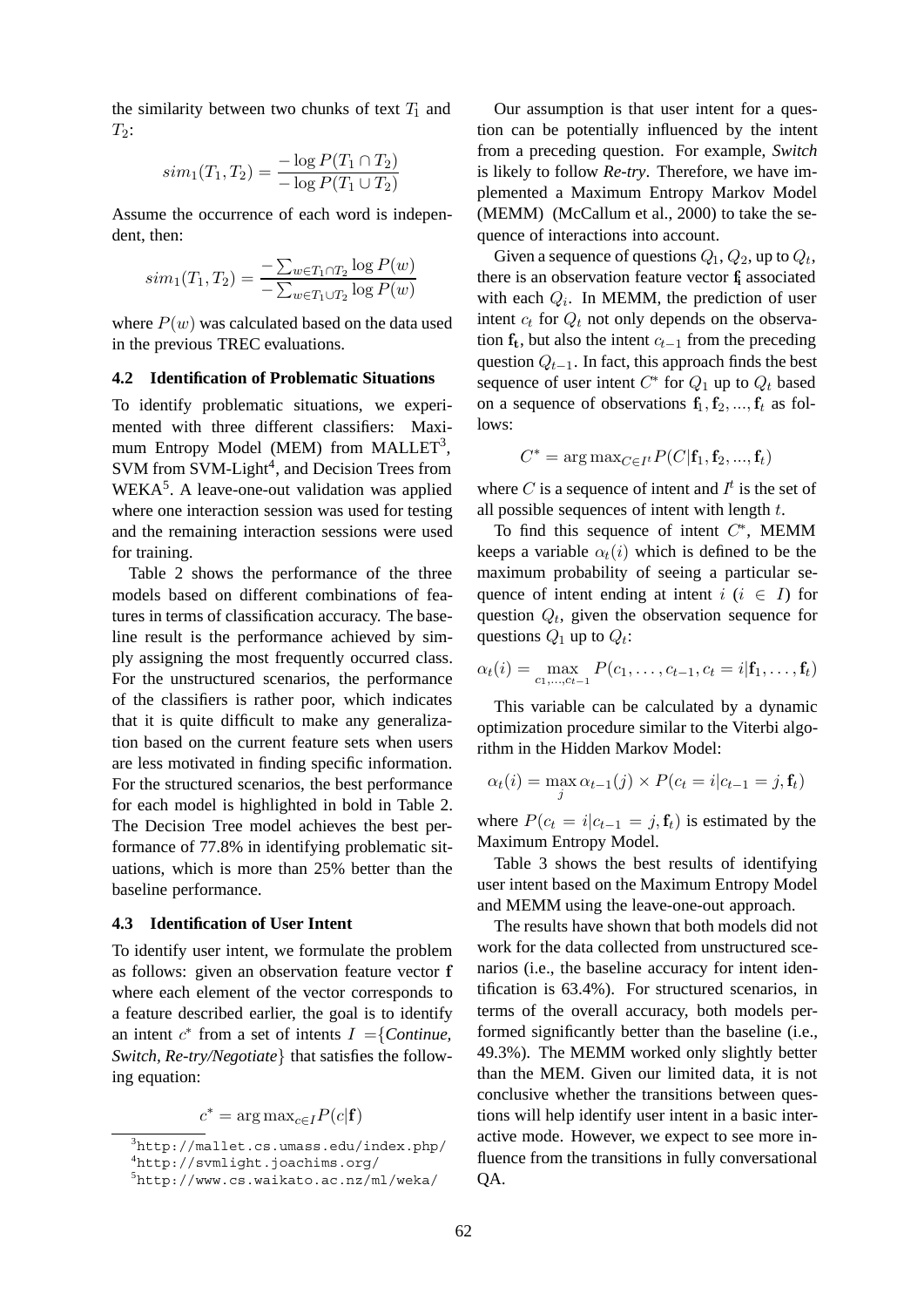|                   | MEM  |      | <b>SVM</b> |      |      | <b>DTree</b> |      |      |      |
|-------------------|------|------|------------|------|------|--------------|------|------|------|
| <b>Features</b>   | un   | S    | ent        | un   | S    | ent          | un   | S    | ent  |
| <b>Baseline</b>   | 66.2 | 51.5 | 56.3       | 66.2 | 51.5 | 56.3         | 66.2 | 51.5 | 56.3 |
| TM, SQC           | 50.0 | 57.4 | 54.9       | 53.5 | 60.0 | 57.8         | 53.5 | 55.9 | 55.1 |
| NEM, SQC          | 37.3 | 74.4 | 61.7       | 37.3 | 74.4 | 61.7         | 37.3 | 74.4 | 61.7 |
| TM, SQ            | 61.3 | 64.8 | 63.6       | 57.0 | 64.1 | 61.7         | 59.9 | 64.4 | 62.9 |
| NEM, SQC, SAC     | 40.8 | 76.7 | 64.3       | 38.0 | 74.4 | 61.9         | 49.3 | 77.8 | 68.0 |
| TM, SQ, SAC       | 59.2 | 67.4 | 64.6       | 61.3 | 66.3 | 64.6         | 62.7 | 65.6 | 64.6 |
| TM, NEM, SQC      | 54.2 | 75.2 | 68.0       | 54.2 | 75.2 | 68.0         | 53.5 | 74.4 | 67.2 |
| TM, SQ, SA        | 63.4 | 71.9 | 68.9       | 58.5 | 71.5 | 67.0         | 67.6 | 75.6 | 72.8 |
| TM, NEM, SQC, SAC | 54.9 | 75.6 | 68.4       | 54.2 | 75.2 | 68.0         | 55.6 | 74.4 | 68.0 |

\* un - unstructured, s - structured, ent - entire

Table 2: Performance of automatic identification of problematic situations

|                   |   | <b>MEM</b> |      | <b>MEMM</b> |      |  |
|-------------------|---|------------|------|-------------|------|--|
|                   |   | un         | S    | un          | S    |  |
| <b>CONTINUE</b>   | P | 64.4       | 69.7 | 67.3        | 70.8 |  |
|                   | R | 96.7       | 85.8 | 80.0        | 88.8 |  |
|                   | F | 77.3       | 76.8 | 73.1        | 78.7 |  |
| <b>RE-TRY</b>     | P | 28.6       | 76.2 | 37.1        | 79.0 |  |
| <b>/NEGOTIATE</b> | R | 8.7        | 74.1 | 56.5        | 73.1 |  |
|                   | F | 13.3       | 75.1 | 44.8        | 75.9 |  |
| <b>SWITCH</b>     | P |            |      |             | 50.0 |  |
|                   | R | 0          | 0    | Ω           | 3.6  |  |
|                   | F |            |      |             | 6.7  |  |
| Overall accuracy  |   | 62.7       | 72.2 | 59.9        | 73.7 |  |

<sup>\*</sup> un - unstructured, s - structured

Table 3: Performance of automatic identification of user intent

## **5 Implications of Problematic Situations and User Intent**

Automated identification of problematic situations and user intent have potential implications in the design of conversational QA systems. Identification of problematic situations can be considered as implicit feedback. The system can use this feedback to improve its answer retrieval performance and proactively adapt its strategy to cope with problematic situations. One might think that an alternative way is to explicitly ask users for feedback. However, this explicit approach will defeat the purpose of intelligent conversational systems. Soliciting feedback after each question not only will frustrate users and lengthen the interaction, but also will interrupt the flow of user thoughts and conversation. Therefore, our focus here is to investigate the more challenging end of implicit feedback. In practice, the explicit feedback and im-

plicit feedback should be intelligently combined. For example, if the confidence for automatically identifying a problematic situation or an error-free situation is low, then perhaps explicit feedback can be solicited.

Automatic identification of user intent also has important implications in building intelligent conversational QA systems. For example, if *Continue* is identified during interaction, then the system can automatically collect the question answer pairs for potential future use. If *Switch* is identified, the system may put aside the question that has not been correctly answered and proactively come back to that question later after more information is gathered. If *Re-try* is identified, the system may avoid repeating the same answer and at the same time may take the initiative to guide users on how to rephrase a question. If *Negotiate* is identified, the system may want to investigate the user's particular needs that may be different from the general needs. Overall, different strategies can be developed to address problematic situations and different intents. We will investigate these strategies in our future work.

This paper reports our initial effort in investigating interactive QA from a conversational point of view. The current investigation has several simplifications. First, our current work has focused on factoid questions where it is relatively easy to judge a problematic or error-free situation. However, as discussed in earlier work (Small et al., 2003), sometimes it is very hard to judge the truthfulness of an answer, especially for analytical questions. Therefore, our future work will examine the new implications of problematic situations and user intent for analytical questions. Sec